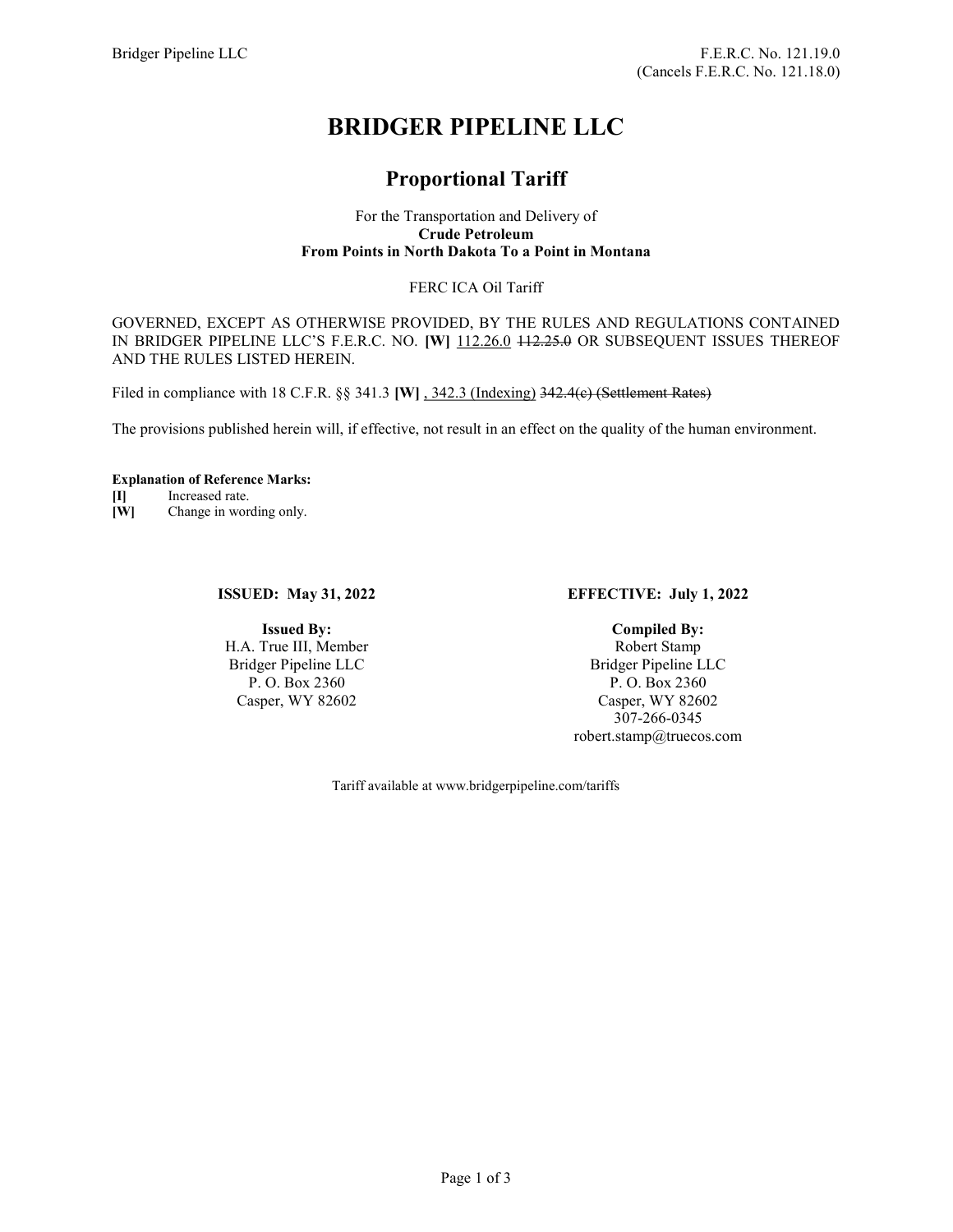#### Table 1

List of Points from and to which rates apply and rates on petroleum in cents per barrel of 42 US gallons.

| Route No. | From                                                                                              | T <sub>0</sub>                                                                                                                                          | <b>Base Rate</b> | <b>Committed Acreage</b><br><b>Dedication Rates</b><br>$[1]$ |
|-----------|---------------------------------------------------------------------------------------------------|---------------------------------------------------------------------------------------------------------------------------------------------------------|------------------|--------------------------------------------------------------|
| 01        | Wilson Station<br>McKenzie County, ND                                                             | <b>Bridger Pipeline</b><br>Sandstone Station,<br>Fallon County, MT<br><b>Or</b><br><b>Bridger Pipeline</b><br><b>Baker Station</b><br>Fallon County, MT | $[I]$ 334.80     | N/A                                                          |
| 02        | Interconnection Points in<br>Billings, Dunn, Golden<br>Valley, Stark and McKenzie<br>Counties, ND |                                                                                                                                                         |                  | $[I]$ 212.07 $[2]$                                           |
| 03        | <b>Alexander Station</b><br>McKenzie County, ND                                                   |                                                                                                                                                         |                  | $[I]$ 212.07                                                 |

### Rules and Regulations in Addition to the Rules and Regulations in Bridger Pipeline LLC F.E.R.C. No. [W] 112.26.0 112.25.0 and Reissues Thereof

Gathering Service: The rate named in this tariff is for trunkline transportation only. Where a gathering service is performed on designated pipeline laterals, a gathering charge of  $\Pi$   $\frac{145.50}{145.50}$  cents per barrel will be assessed, except that a Committed Acreage Dedication Shipper (as defined below) will receive (i) a [I] 24.06 cent per Barrel gathering charge discount on those volumes produced from its "Acreage Dedication" or "Base Production Wells", as such terms are defined in the Shipper's transportation services agreement, when the aggregate volumes shipped by such Shipper to delivery points downstream of Sandstone/Baker Station, Montana equal or exceed 20,000 Barrels per day, on average, during a given month, (ii) a  $[I]$   $\frac{48.13}{2}$  cent per Barrel gathering charge discount on those volumes produced from its "Acreage Dedication" or "Base Production Wells", when the aggregate volumes shipped by such Shipper to delivery points downstream of Sandstone/Baker Station, Montana equal or exceed 40,000 Barrels per day, on average, during a given month, (iii)  $\pi$  60.15 cent per Barrel gathering charge discount on those volumes produced from its "Acreage Dedication" or "Base Production Wells" when the aggregate volumes shipped by such Shipper to delivery points downstream of Sandstone/Baker Station, Montana equal or exceed 70,000 Barrels per day, on average, during a given month, or (iv)  $\begin{bmatrix} \Pi & 72.17 \end{bmatrix}$  cent per Barrel gathering charge discount on those volumes produced from its "Acreage Dedication" or "Base Production Wells" when the aggregate volumes shipped by such Shipper to delivery points downstream of Sandstone/Barker Station, Montana equal or exceed 80,000 Barrels per day, on average, during a given month. An additional deduction of 0.1% will be made to gathered volumes to cover evaporation and other normal losses during handling.

Quality Specifications: In addition to complying with the quality specifications set forth in Item No. 15 (Specifications as to Quality Received) in Bridger Pipeline LLC's F.E.R.C. No. [W] 112.26.0 112.25.0 and subsequent reissues thereof, all petroleum movements in this tariff must have (1) an API gravity of thirty-six (36) degrees or greater, and (2) less than 0.20% sulfur by weight.

### **NOTES**

[1] The Committed Acreage Dedication Rates are available to Shippers (1) that have currently effective acreage dedication commitments to Bridger's system, made during the open season held beginning October, 2016